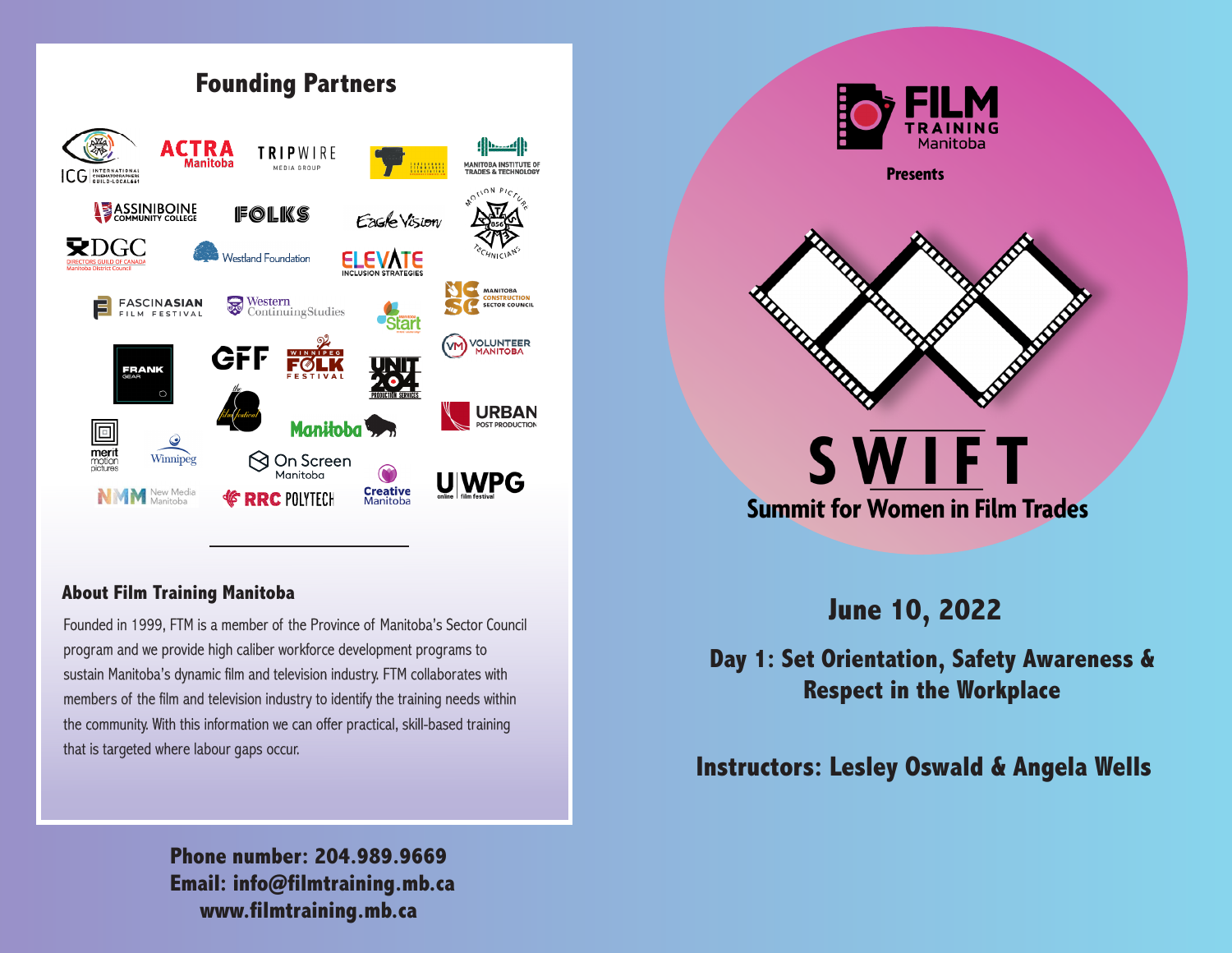## **Instructors:**

### Lesley Oswald | Production Manager/Line Producer, Oswald Productions, DGC-MDC

Lesley Oswald has been in the film industry in Manitoba for over 40 years. During the course of her career she has worked in the film and television industry as a Script Supervisor, Director, Producer, Line Producer, and Production Manager. She has also worked on everything from Fred Penner's Place and Tippi Tales to Channel Zero and Burden of Truth. Lesley has served as an FTM board chair, mentor, instructor and she developed FTM's COVID-19 training course Smart Start.

### **Angela Wells |** Costume Department, IATSE 856

Angela Wells graduated from the International Academy of Design Montreal with an AEC in Clothing Design. In 2004, Angela was an FTM costume trainee on the feature film Population 436 and the made for TV movie Category 7. She has been a proud member of IATSE 856 in the Costume Department since 2005. Angela has had the opportunity to hold many positions throughout the department including Costume Design. What she loves most about working in film is not just the creative collaboration, but that each show presents itself with different challenges, rewards and continued learning.

# **Schedule:**

### **Course:** Set Orientation, Safety Awareness<br> **Course:** & Respect in the Workplace **& Respect in the Workplace**

FTM SWIFT instructors Lesley Oswald and Angela Wells will teach the participants an understanding of the film production process and includes familiarity with the various procedures that are vitally important for communication and scheduling on a day-to-day basis. Some Topics Covered:

- Safety Awareness
- Explores the potential hazards
- Correct Communication in production
- Respect in the Workplace

### **Roundhouse Auditorium**

9:00 AM - Sign in and Continental Breakfast 10:00 AM - Opening Remarks: Greetings from Adam Smoluk, FTM Managing Director Opening Prayer by Elder Geraldine Shingoose Introductions: Carrie Wilkins, Chair of SWIFT Committee Christine Watson, RRC Polytechnic Vice-President Academic Allison Bile, FTM Workforce and Operations Manager

### **Skyfold Classroom**

10:30 AM - Set Orientation, Safety Awarness Course and Respect in the Workplace

#### **Roundhouse Auditorium**

12:30 PM - 1:30PM - Lunch:

12:45 PM - Panel Discussion: Career Paths in the Film and Media Industry

Moderator: Rebecca Gibson, Head of Development, Eagle Vision

Panellists: Juliette Greenberg, New Media Manitoba

Jane Kay, Camera Operator

Justina Neepin, Director's Guild of Canada - MDC

Sarah Simpson-Yellowquill, National Screen Institute 5:00 PM - 6:30 PM - Reception: Networking Meet and Greet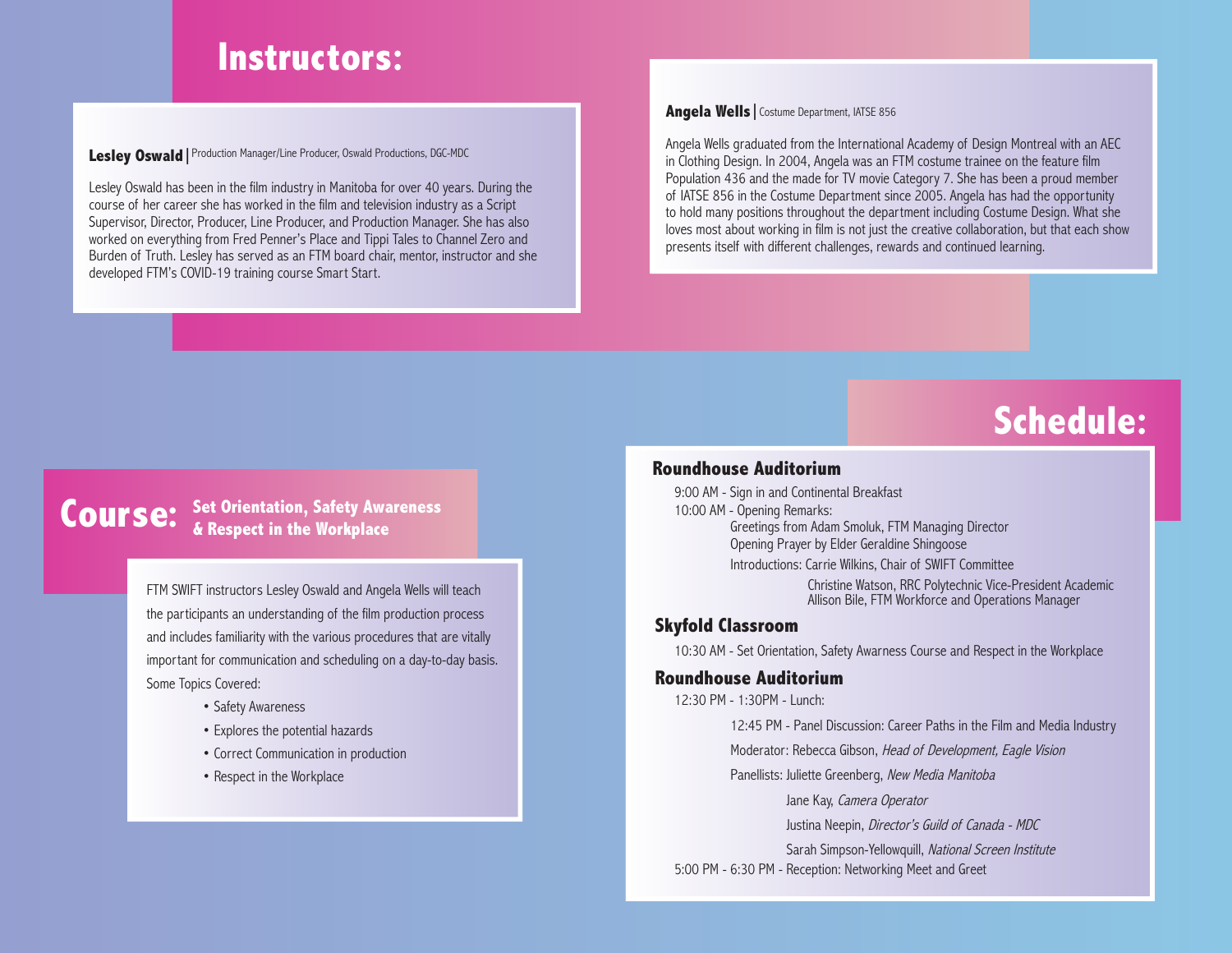

### **About Film Training Manitoba**

Founded in 1999, FTM is a member of the Province of Manitoba's Sector Council program and we provide high caliber workforce development programs to sustain Manitoba's dynamic film and television industry. FTM collaborates with members of the film and television industry to identify the training needs within the community. With this information we can offer practical, skill-based training that is targeted where labour gaps occur.

> **www.filmtraining.mb.ca Email: info@filmtraining.mb.ca Phone number: 204.989.9669**



**June 11, 2022 Day 2: Effective Career Strategies for Women in Film** 

**Instructor: Natasha Tony**

**June 12, 2022**

**Day 3: Leading in Conflict Instructor: Janine Higgins**